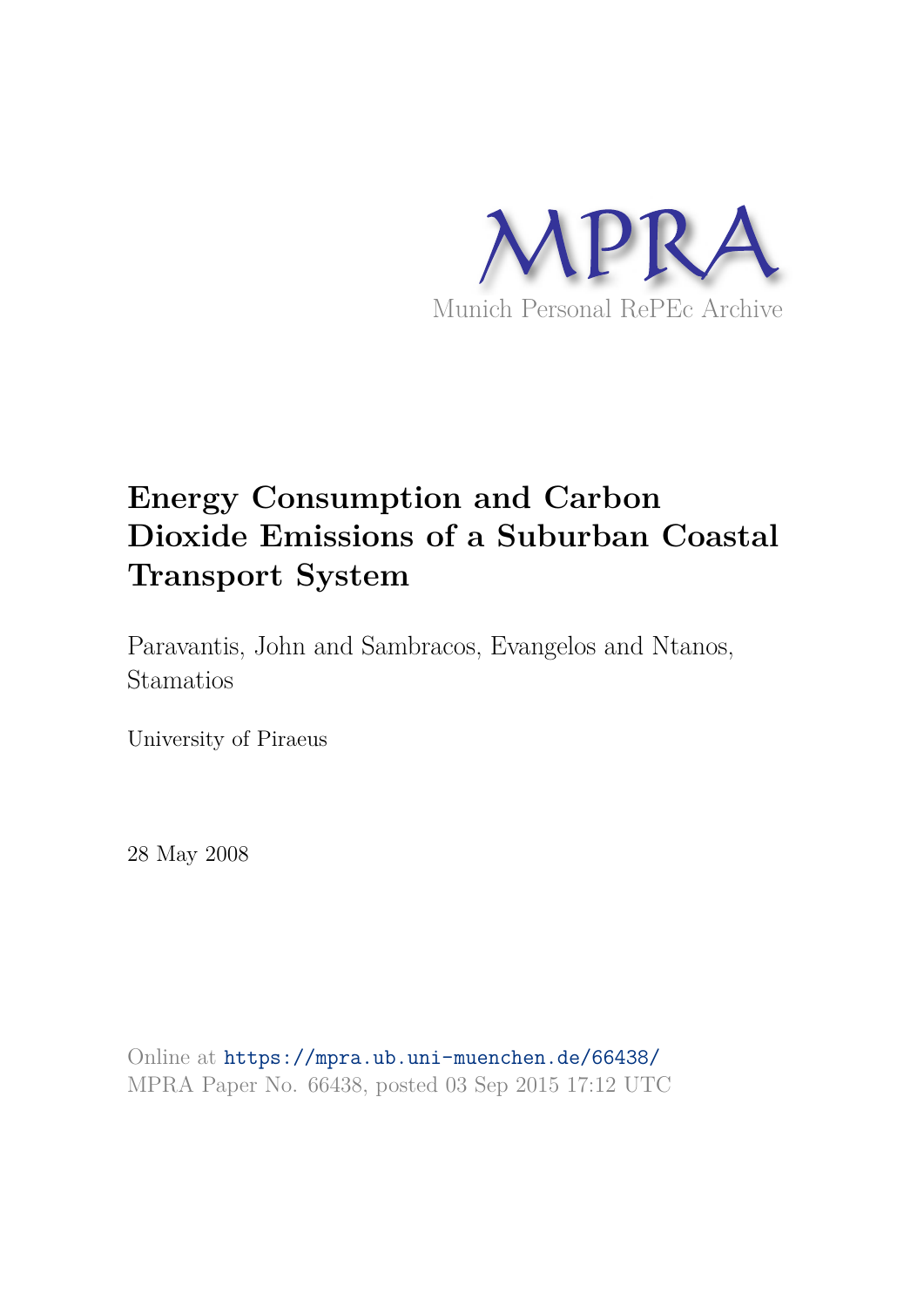# **ENERGY CONSUMPTION AND CARBON DIOXIDE EMISSIONS OF A SUBURBAN COASTAL TRANSPORT SYSTEM**

John Paravantis<sup>1</sup>, Evangelos Sambracos<sup>2</sup>, Stamatios Ntanos<sup>3</sup>

**ABSTRACT**. This paper explores energy consumption and carbon dioxide  $(CO<sub>2</sub>)$  emissions of a coastal transport system envisioned as a substitute for road transport. Past work investigating the economics of coastal passenger transport via high-speed small passenger dolphin-type ferries has shown that the most profitable sea itinerary is achieved when fewer mid stops and the highest ticket price is applied. Road and maritime distances, fuel consumption and  $CO<sub>2</sub>$  emissions were calculated for typical passenger cars and marine vessels. Although a ferry is a massive consumer of energy and emitter of  $CO<sub>2</sub>$  compared to a single passenger car, the capacity of a ferry is much larger. The reduction that must be achieved in the number of cars per ferry trip in order to overcome the increase in  $CO<sub>2</sub>$ emissions due to the ferry was estimated for various occupancy levels up to a capacity of 250 persons. Depending on the number of mid stops, high occupancy levels of the ferries must be achieved in order to realize a negative  $CO<sub>2</sub>$  contribution to the atmosphere.

## **INTRODUCTION**

Transport is responsible for one fifth of worldwide energy use (Ortmeyer and Pillay, 2001) and one third of final energy consumption in the European Union (Beggs, 2002). After electricity generation, the transport sector is the most rapidly developing sector regarding energy consumption and carbon dioxide  $(CO_2)$  emissions, composing about 20% of global  $CO<sub>2</sub>$  emissions (Ellis and Treanton, 1998). The main cause of this increase in energy use is growth in road transport (European Environment Agency, 2001). In 1997, road energy consumption was about three fourths of the total for the transport sector (Ortmeyer and Pillay, 2001) and, in 1998, road transport accounted for 84% of emissions (Mourelatou and Smith, 2002). Passenger transport in particular, increased by an average 2.8% annually between 1970 and 1997 (European Environment Agency, 2001) and, in 2004, about 84% of total passenger kilometers were performed by road, namely by passenger cars, powered two wheelers, buses and coaches (Eurostat, 2007). Passenger cars expanded their share of passenger transport from about two thirds in 1970 (European Environment Agency, 2001) to about three fourths in 2007 (Eurostat, 2007). Today, a typical European Union citizen travels 36 km daily, 27 of which in a car (Eurostat, 2007).

The growth rate of maritime transport between 1990 and 2000 was estimated at about 2.5% per year (Kageson, 2001) and now accounts for approximately 2% of global anthropogenic emissions of  $CO<sub>2</sub>$  (Eurostat, 2002). About two thirds of European Union's boundaries face the sea and its network of numerous ports formulate "motorways of the sea" and constitute a valuable alternative to land transport (Eurostat, 2007). Short sea shipping in particular is the only intermodal mode of transport that keeps pace with the fast growth of road transport. Within the EU, maritime passenger transport between 1970 and 1995 increased by 107.6%

<sup>3</sup>Doctoral student, Department of Maritime, University of Piraeus, Piraeus, Greece,

<sup>&</sup>lt;sup>1</sup>Lecturer, Department of Digital Systems, University of Piraeus, Piraeus, Greece, e-mail: jparav@unipi.gr <sup>2</sup>Professor, Department of Economics, University of Piraeus, Piraeus, Greece, e-mail: sambra@unipi.gr

e-mail: sdanos@mycosmos.gr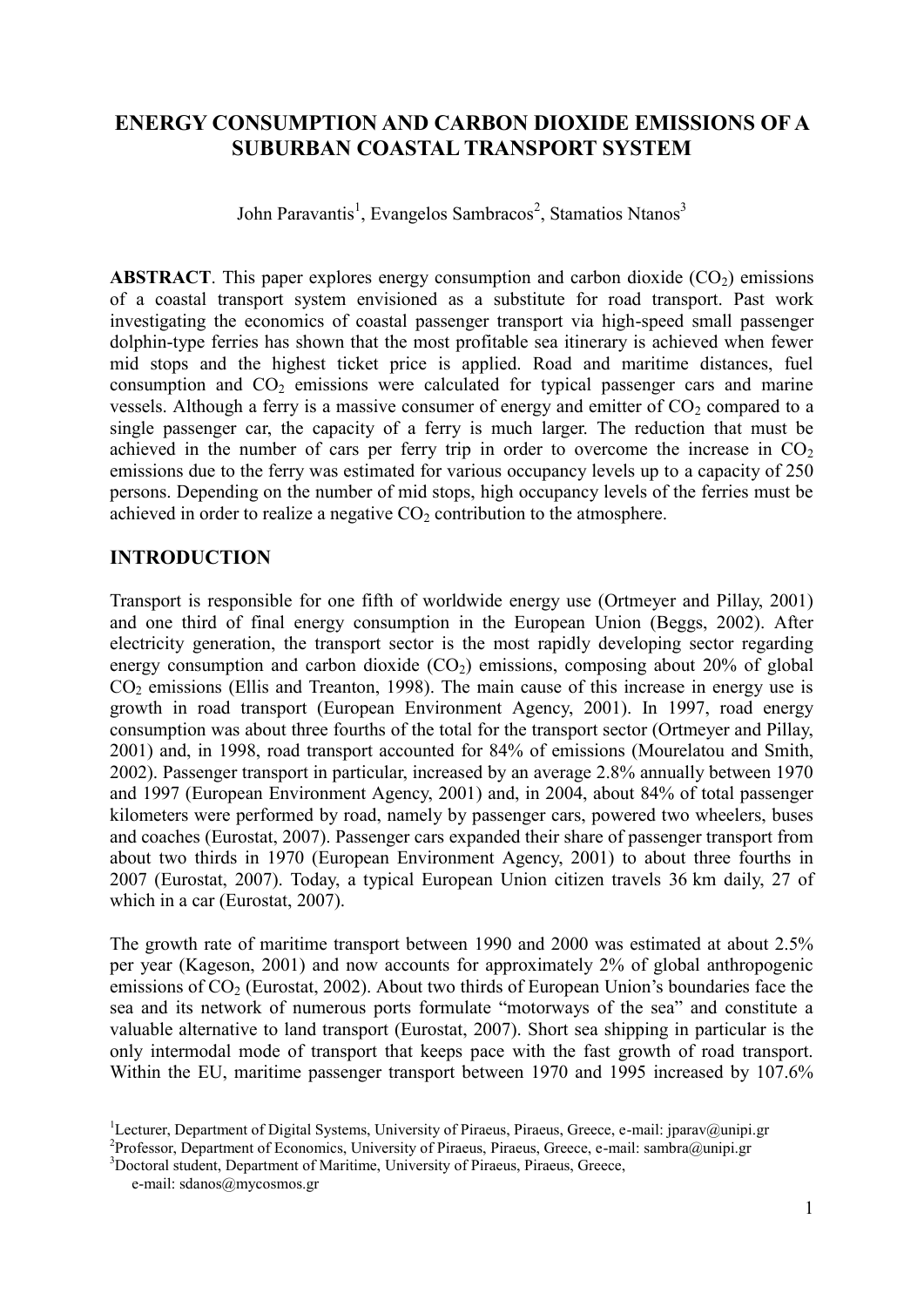reaching 27 Mpkm, although its share remained equal to about 0.5% of total demand for passenger transportation. Passenger transport by sea in the European Union is particularly high in Denmark (8954 passengers per 1000 inhabitants), Greece (8720 passengers per 1000 inhabitants), Croatia (5090 passengers per 1000 inhabitants), Estonia (4782 passengers per 1000 inhabitants), Sweden (3705 passengers per 1000 inhabitants) and Finland (3215 passengers per 1000 inhabitants) with all other countries having less than 1500 passengers per 1000 inhabitants (2004 data; Eurostat, 2006). Most passenger ferry lines are offered by main seaports. The highest number of main sea ports in Europe are found in the United Kingdom (46) and Italy (43) while the lowest in Bulgaria (2), Malta (2), Lithuania (1) and Iceland (1). Greece possesses 26 main seaports with Piraeus being the top ranking port in the country. Many of these ports along with their suburbs, such as Piraeus, are areas of concentrated economic activity with corresponding high demand for transportation most of which is fulfilled with traditional means (mostly passenger car and public transportation).

Sambracos (2000 and 2001) explored the economics of an interesting albeit unusual option of providing coastal passenger transport in the Piraeus area of Greece via high-speed small passenger ferries and showed that the most profitable sea itinerary was achieved when fewer mid stops and the highest ticket price were applied. This work estimates and compares the environmental impact (i.e. energy consumption and  $CO<sub>2</sub>$  emissions) of the proposed coastal transport system to those of the traditional road link.

## **BACKGROUND**

 $CO<sub>2</sub>$  emissions constitute the majority (81%) of greenhouse gas (GHG) emissions of Greece, with the the transport sector accounting for 21% of total carbon dioxide  $(CO<sub>2</sub>)$  emissions (Lalas et al, 2002). Transport  $CO<sub>2</sub>$  emissions and their increase are primarily attributed to road transport since emissions from railways and air transport are much smaller and remained constant during the 1990s. The Athens wider metropolitan area (Attica prefecture) is a huge urban conurbation that is permanent residence of over 4 million people (in a total population of about 11 million) and is located in a basin of approximately  $450 \text{ km}^2$  surrounded by low mountains and the sea (Saronic Bay) to the south west (Mantis et al., 2005). Latest statistical data of the National Statistical Service of Greece (ESYE) show that, in 2005, the Greek private car fleet consisted of about 4.3 million passenger cars, half of which (2.2 million) belong to the Athens metropolitan area. Car ownership has increased from below 30 cars per 100 people in 1990 to 66 cars per 100 people in 2005. Travel times have increased by 26% in the last 12 years which, along with the insufficient urban road network in the central areas, has led to a deterioration of traffic conditions in the capital (Golias, 2002) with very long travel times (Stathopoulos and Karlaftis, 2003). The ever increasing rates of vehicle ownership, especially around Athens, lead to even more serious congestion and environmental problems (Kourtidis et al. 1999; Kamarianakis and Prastacos, 2005; Kassomenos et al. 2006). What is more important, passenger car ownership in Greece is projected to increase to almost 50 cars per 100 people by 2010 (Paravantis and Georgakellos, 2007) and fuel consumption and  $CO<sub>2</sub>$  emissions will follow suit (Ntanos, 2004).

Greece has 59 main ports which handle over 80% of total cargo traffic (Eurostat, 2003). Piraeus, the main passenger port, is the second biggest municipality in Attica (after Athens), and constitutes the place of residence of about half a million people. As a large urban area and the largest port of Greece, Piraeus attracts many people from the suburbs for purposes of work, leisure, and sea travel. Until now, the only possible way to move from Piraeus to the coastal suburbs has been the existing coastal road, a major three lane per direction seashore drive.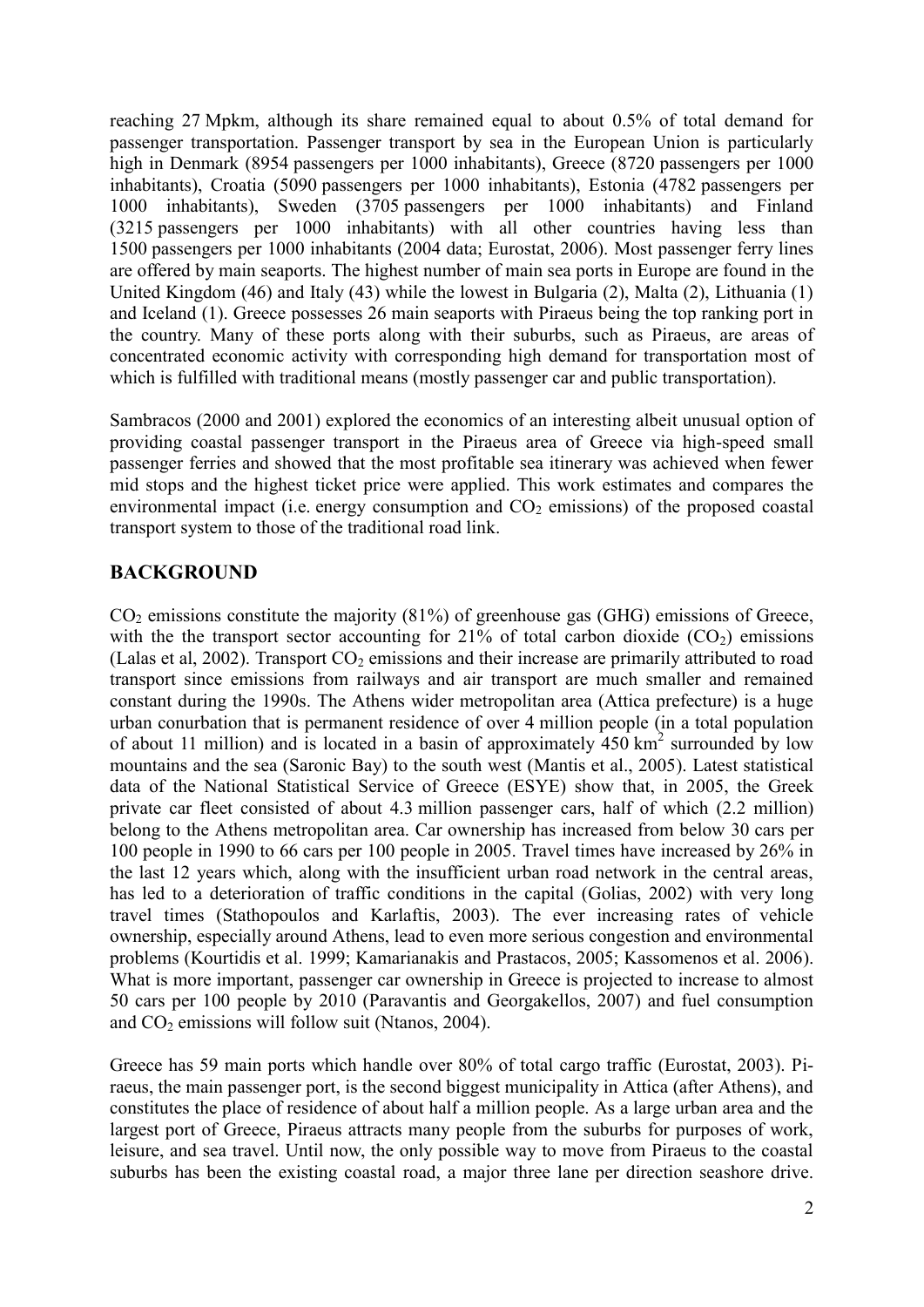Unfortunately this drive suffers from severe congestion, mostly from private car traffic; this has been exacerbated by the fact that a tram track is situated next to the road oftentimes narrowing its cross section. As a result, the usual time of private car travel for a distance of about 20 km (for example from the city of Pireaus to the Vouliagmeni resort) often exceeds one and a half hour.

Although suburban coastal systems are quite uncommon, there exist systems that have been used with success e.g. the Bluewater Network in New York (Bluewater Network, 2003). Several feasibility studies are currently investigating RO–RO fast ferries and high-speed ferries serving a dual role of passenger service during the summer months and freight transport during the winter, a trend that is likely to continue as demand for shorter transit and delivery times is ever present (Cooper, 2001). Sambracos (2000 and 2001) looked into the economics of passenger transport from and to Piraeus via high-speed small passenger ferries; the number of stops, number of ships and ticket price were examined. Sambracos notes that an economic viability analysis for such a maritime suburban transport system between Piraeus and the coastal suburbs has already been performed by the Greek Bank of Industrial Development in 1995. The only criterion of Sambracos' analysis was the maximization of total profit of the investment, considering possible loan levels; it was concluded that the optimum economic solution is accomplished when the smallest number of mid stops (i.e. one) and the higher ticket price level are applied.

In this paper, the proposed system of coastal passenger transport for the port of Piraeus is assessed from an environmental perspective. Energy consumption and  $CO<sub>2</sub>$  emissions of a typical coastal shipping system are estimated and compared to those of the traditional road link with the objective of testing whether the coastal shipping alternative, which may help to alleviate traffic congestion, is also friendlier to the environment than private cars.

# **METHODOLOGY**

The stated goal of this research is to compare the existing system of passenger transportation via private cars for the coastal driveway of Piraeus against a hypothetical passenger transportation system via high-speed sea vessels from an energy consumption and GHG emissions perspective. To achieve this objective, the authors break down the work into the following steps:

- 1. Road and sea distances between areas of interest are calculated.
- 2. Fuel consumption and  $CO<sub>2</sub>$  emissions for private car transportation are estimated.
- 3. A typical high-speed sea vessel is assumed and fuel consumption and  $CO<sub>2</sub>$  emissions for the routes proven economically viable by Sambracos (2000 and 2001) are estimated.
- 4. The authors then compare the two systems in terms of energy consumption and  $CO<sub>2</sub>$ emissions. The authors also calculate the minimum number of passengers per ship (i.e. loading factor), required in order to realize an environmental benefit in terms of  $CO<sub>2</sub>$ emissions.
- 5. Finally, exogenous benefits from the use of such a system are discussed.

The MS Autoroute software package (MS Autoroute, 2001) was utilized to draw maps and estimate distances and SYSTAT (version 10.2), a general purpose statistical package was used for graphing.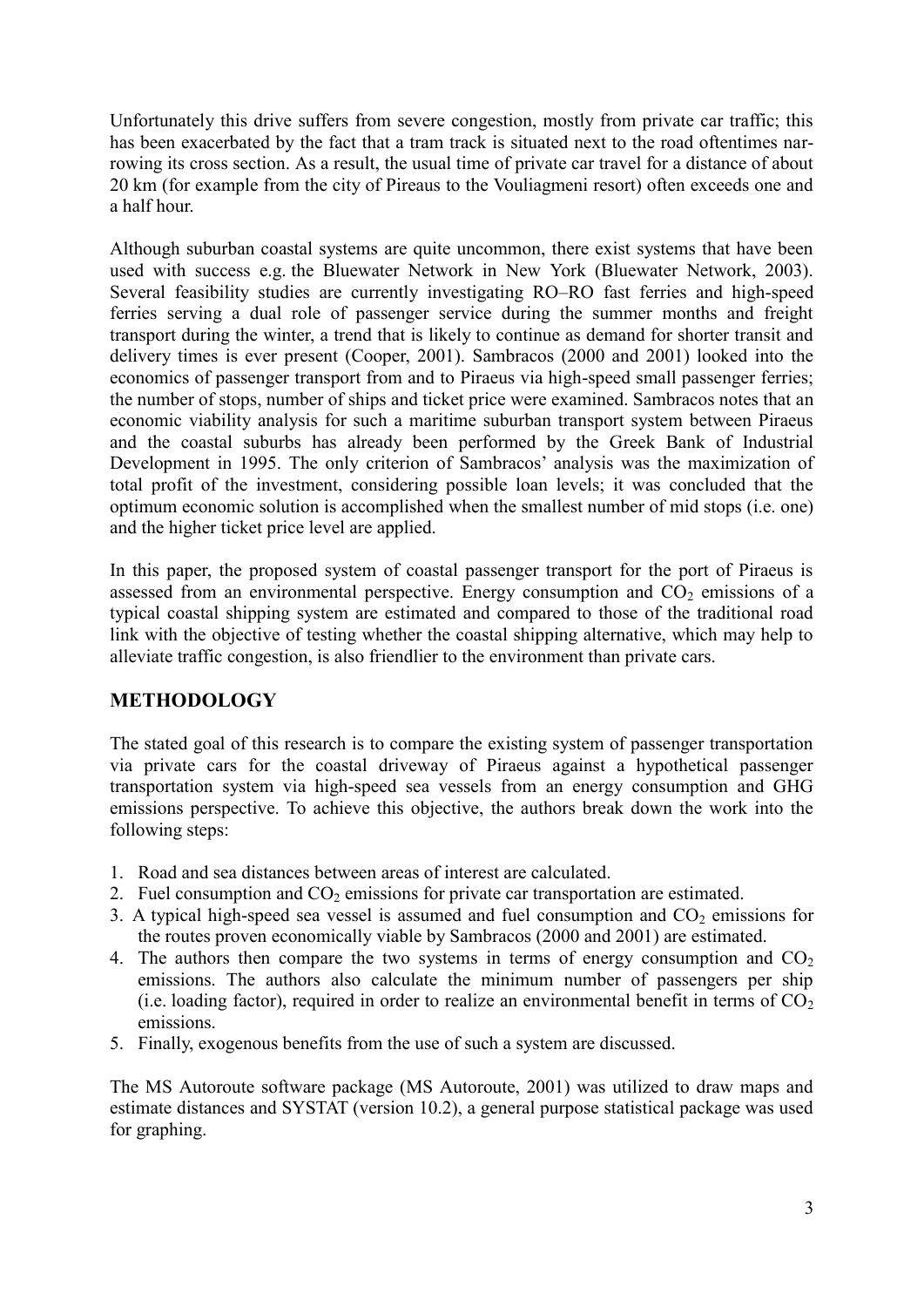# **RESULTS**

Analysis commences with the calculation of distances for road and sea routes to be studied.

## **Calculation of distances**

The southwestern coastline of Attica includes many urban and suburban municipalities that may generate demand for a coastal sea transport system. These locations constitute places of residence for an important part of the population of Attica and include the City of Piraeus, the port of Zea and the coastal suburbs of Paleo Faliro, Kalamaki, Elliniko and Glyfada that define the study area for this analysis. Most trips are generated in Piraeus and have a destination in any of the other four cities (or vice versa). The existing road link (Poseidonos Avenue) among these locations is shown in Figure 4 (thick gray line).

Although there exist numerous alternative combinations of sea routes and intermediate stops between origins and destinations that a system of marine transport could employ (assuming that demand is generated at all locations), several of these routes may in fact be excluded from the analysis because Sambracos (2000 and 2001) has shown that more intermediate stops require a greater number of ships, increase the total cost of the system and thus make the coastal transport system more inefficient and less attractive compared to the road transport alternative. Furthermore, Sambracos argues that the biggest demand for sea transportation exists between Pireaus and Glyfada.

The most profitable scenarios of the Sambracos studies concern two, one or zero intermediate stops. Maps of the study area with sea routes corresponding to these most profitable scenarios are presented in Figures 1, 2 and 3 correspondingly. The distance of each leg of the trip is also indicated at the end further away from Piraeus.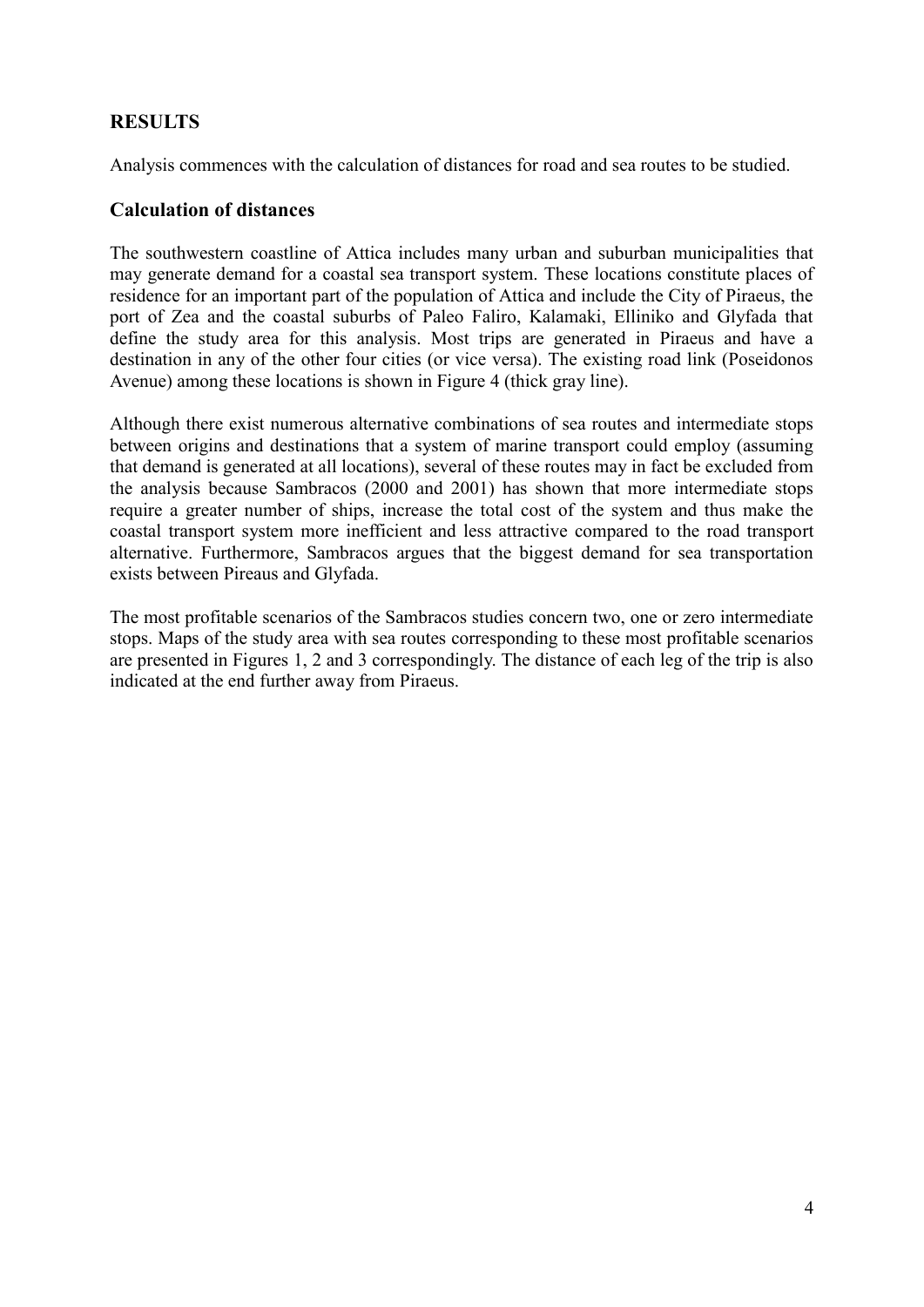

**EXECUTE CONSTRUCT OF A And/or its suppliers.** All rights reserved. The nid stops (Pireaus – Zea - P.Faliron -Glyfada)



**EXECUTE 2000 Microsoft Corp.** and/or its suppliers. All ingrits reserved. The stop (Pireaus - P.Faliron – Glyfada)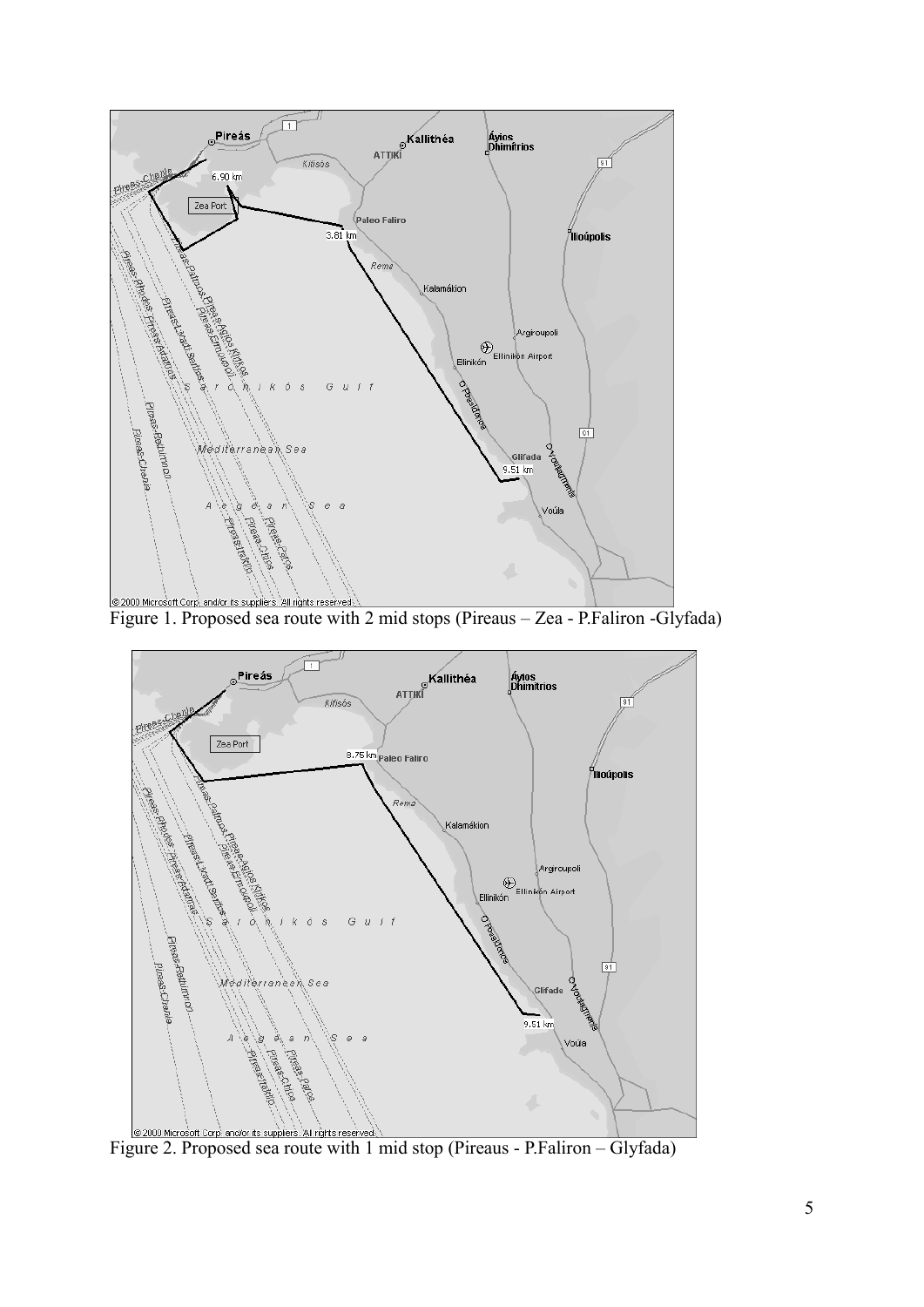

Figure 3. Proposed sea route with no mid stops (Pireaus – Glyfada)

While estimating the length of alternative sea routes, it was found that overall distance increases as more intermediate stops are added to the system, an effect caused by the geographical configuration of the harbors (as shown in Figures 1, 2 and 3). Alternative scenarios, number of mid stops and total trip length are listed in Table 1.

| <i>Scenarios Route</i> |                                            | Number of mid stops $\frac{1}{(km)}$ | distance<br>Naval |
|------------------------|--------------------------------------------|--------------------------------------|-------------------|
|                        | Piraeus - Glyfada                          |                                      | 16.2              |
|                        | Piraeus - Palaio Faliro - Glyfada          |                                      | 18.26             |
|                        | Piraeus - Zea - Palaio Faliron - Glyfada 2 |                                      |                   |

Table 1. Most profitable sea route scenarios, mid stops and distance.

It is noted that sea distance between Piraeus and Glyfada varies from 16.2 km (no mid stops) to a 20.22 km (with mid stops at Zea and Paleo Faliro).

In comparison, Figure 4 shows the existing road system between Piraeus and Glyfada with a total distance estimated at 15.5 km.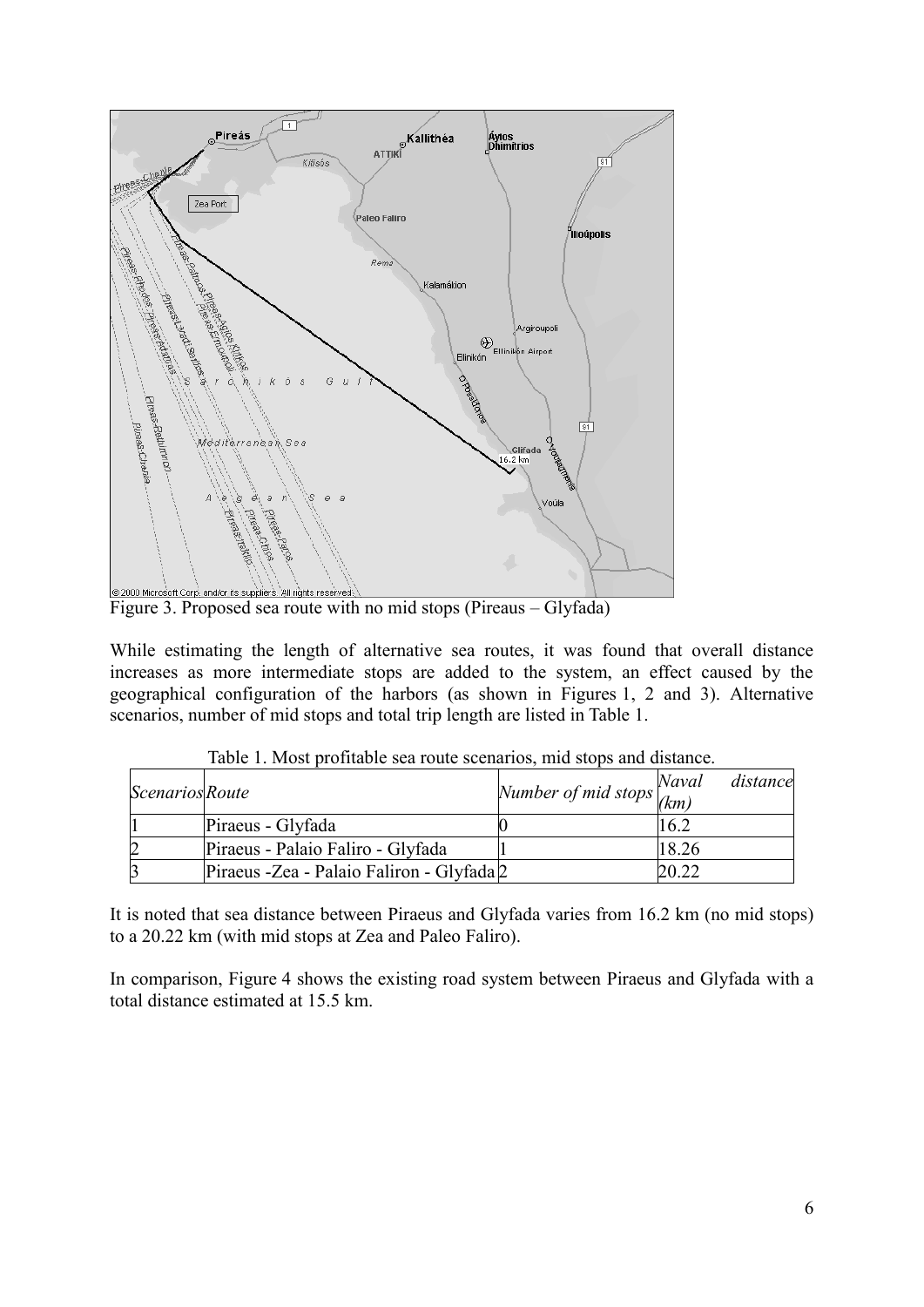

Figure 4. Proposed road route (Pireaus – Zea - P.Faliron -Glyfada)

It is clear that traveling by sea is longer than by road, because of the geographic configuration of the Saronikos bay and the location of the harbors of Piraeus and Zea that access to them somewhat laborious (as shown in Figure 1). Although this is a disadvantage of the marine alternative, as it will become evident later in this work, it is compensated by the higher mean speed that the ships may develop compared to passenger cars traveling in congested conditions.

#### **Fuel and emissions for private car transportation**

In the next step, fuel consumption and  $CO<sub>2</sub>$  emissions for the road transport alternative are estimated.

As mentioned before, the Piraeus-Glyfada road trip represents a distance of 15.5 km and is shown in Figure 4. In order to estimate energy consumption and  $CO<sub>2</sub>$  emissions over than trip, the authors assumed a mean speed of 25 km/h, a value consistent with the movement of a passenger car in congested conditions. The average consumption of a typical new three-way catalyst car (1400 cc) has been estimated to be about 90 gr/km (Andre and Hammarstorm, 2000). Converting gr/km into liters per km (L/km) via the ratio mentioned in Environment Canada (2003), an average gasoline consumption of 0.123 L/km is obtained.

Total fuel consumption for a trip traveled by a specific transport medium may be calculated in a simple manner as in Schipper and Marie-Lilliu (1999):

$$
TFC_i = d \times SFC_i \tag{1}
$$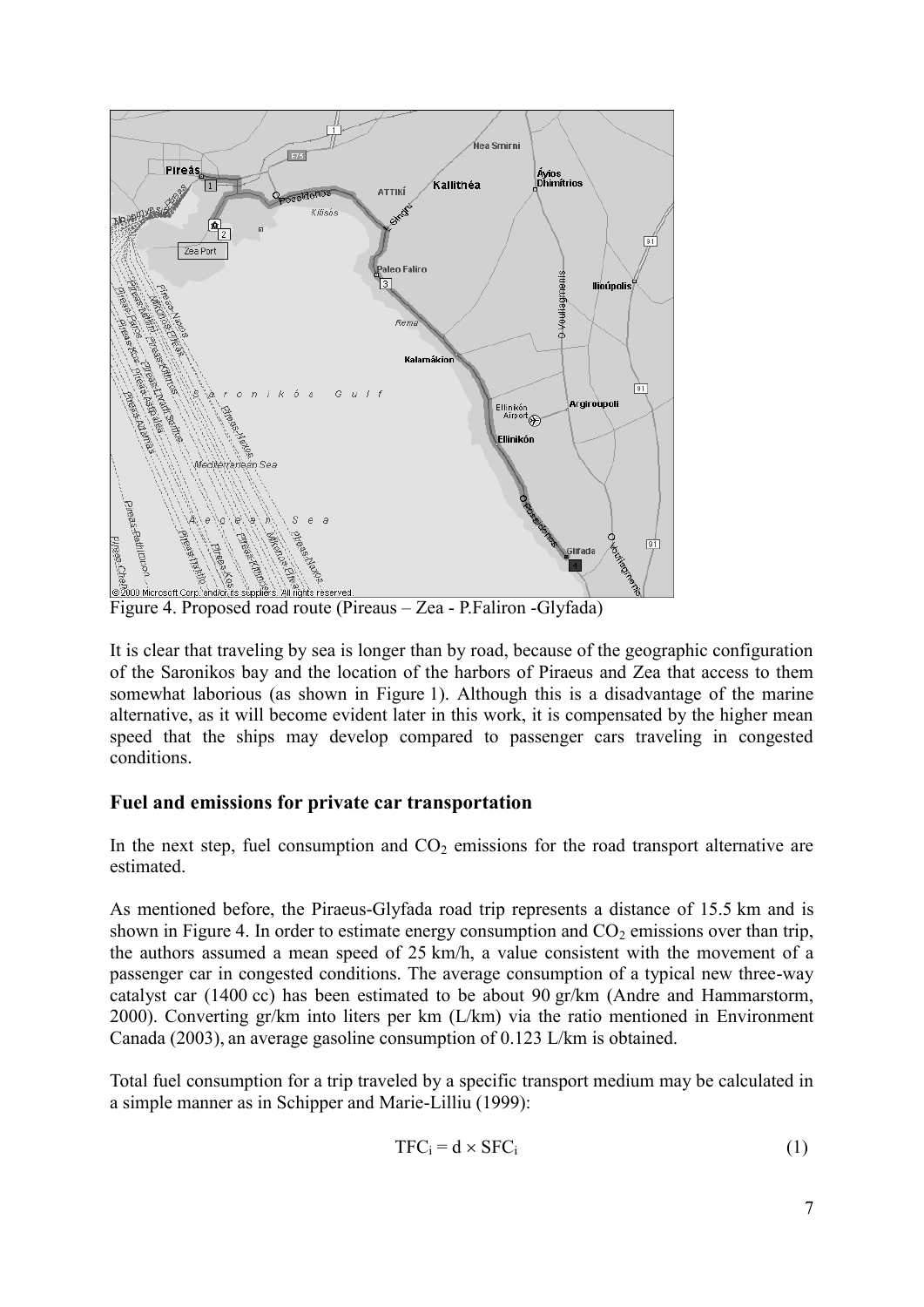where

|             | $TFC_i$ total fuel consumption of transport medium i (liters or L) |
|-------------|--------------------------------------------------------------------|
| $\mathbf d$ | total distance between origin and destination (km)                 |
|             | $SFC_i$ specific fuel consumption of transport medium i (L/km)     |

and the medium refers to either passenger cars or passenger ships.

By substituting for d (15.5 km) and the SFC of a typical passenger car (0.123 L/km),  $TFC_{car}$ of a single passenger car is found to be equal to 1.907 L.

Next, based on fuel consumption, the authors estimate carbon dioxide emissions per car trip. The  $CO<sub>2</sub>$  emission factor equals about 2400 gr  $CO<sub>2</sub>$  per liter of gasoline burned by a typical car, as calculated from 2002 data of the Association of Motor Vehicles Importers. The total  $CO<sub>2</sub>$  emissions of a single car for the trip, may be calculated as follows:

$$
TCDE_i = TFC_i \times CDEF_i \tag{2}
$$

where

 $TCDE<sub>i</sub>$  total  $CO<sub>2</sub>$  emissions from transport medium i (gr) CDEF<sub>i</sub> CO<sub>2</sub> emission factor for fuel j (gasoline or diesel) (gr CO<sub>2</sub>/L)

and fuel refers to either gasoline (in the case of cars) or diesel (in the case of ships). By multiplying TFC<sub>car</sub> with the  $CO<sub>2</sub>$  emission factor of gasoline, TCDE<sub>car</sub> is found equal to 4.577 kg  $CO<sub>2</sub>$ .

#### **Fuel and emissions for high-speed ferry transportation**

In the context of this analysis, the authors disregard the effect of cargo weight and vessel stops of fuel consumption and proceed to calculate carbon dioxide emissions based on emission factors (Cooper, 2001).

A ferry vessel is selected for coastal transport, of the flying dolphin type mainly because of its high speed and small dimensions (MTU Friedrichshafen, 2007). An emission factor of  $2698.74$  gr CO<sub>2</sub> per liter of diesel is estimated, based on the value of  $3200$  kg/t of diesel reported by Kesgin and Vardar (2001). Vessel characteristics are presented in Table 2.

| Tuble 2. Specifications of the chosen high speed sinp |         |                            |  |  |  |  |
|-------------------------------------------------------|---------|----------------------------|--|--|--|--|
| Characteristic                                        | Value   | Measurement units or type  |  |  |  |  |
| Number of engines                                     |         | <b>MTU</b> Friedrichshafen |  |  |  |  |
| Power                                                 | 788     | KW                         |  |  |  |  |
| Total power                                           | 3152    | KW                         |  |  |  |  |
| Fuel consumption                                      | 209     | gr/KWh                     |  |  |  |  |
| Passenger capacity                                    | 250     | Passengers                 |  |  |  |  |
| Average speed                                         | 30      | Knots                      |  |  |  |  |
| Average speed                                         | 55.56   | km/h                       |  |  |  |  |
| Fuel consumption (per time)                           | 778.68  | L/h                        |  |  |  |  |
| Fuel consumption (per distance)                       | 14.01   | L/km                       |  |  |  |  |
| $CO2$ emission factor                                 | 2698.74 | $gr/L$ of diesel           |  |  |  |  |
| Diesel density                                        | 0.846   | kg/L                       |  |  |  |  |
|                                                       |         |                            |  |  |  |  |

Table 2. Specifications of the chosen high-speed ship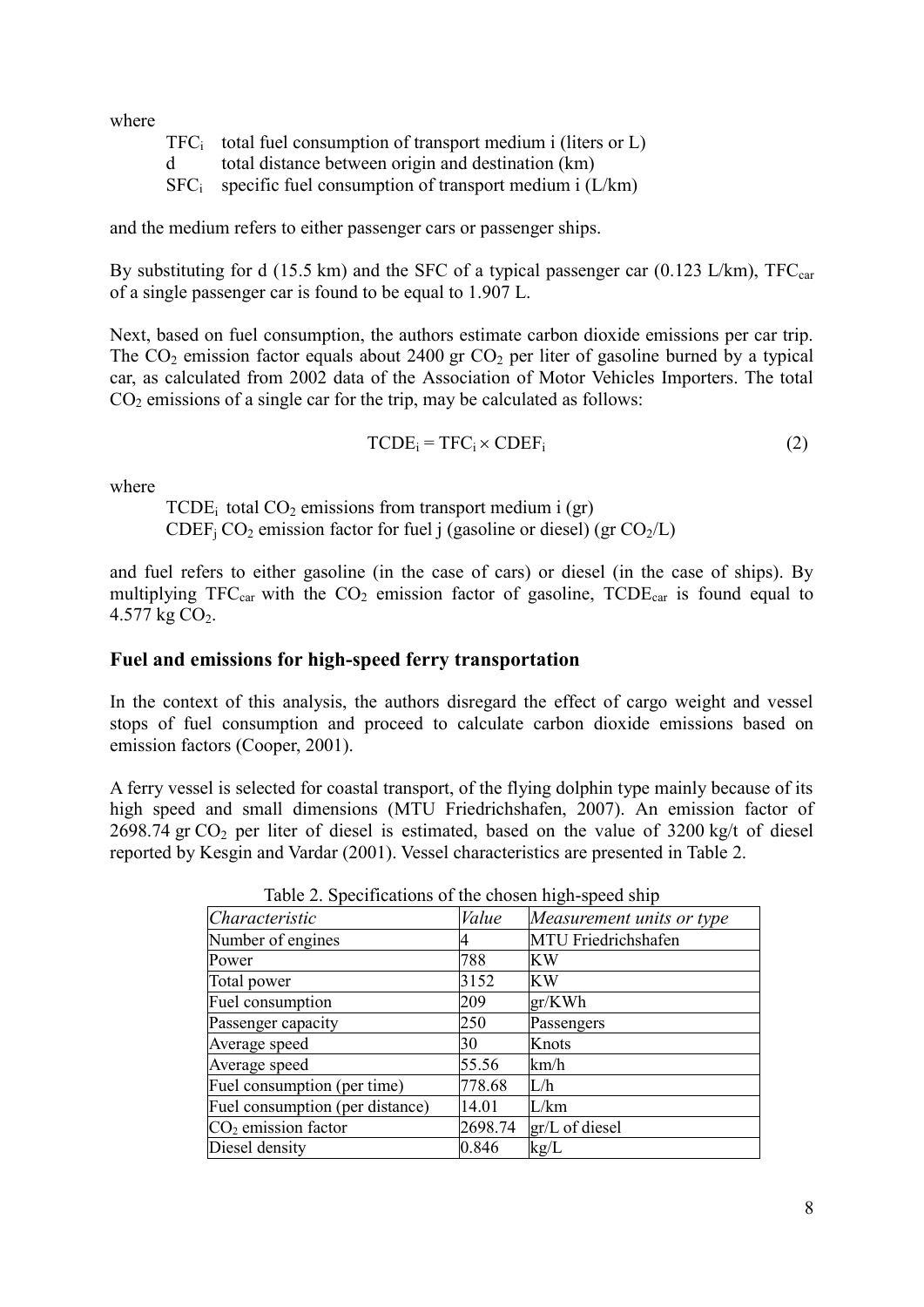According to Table 2, the average speed of the selected ferry is 30 knots, equivalent to 55.5 km/h, while its fuel consumption per distance (i.e. specific fuel consumption) achieved under the specified average speed equals 14.01 L/km. Using these values with equation (1), the authors calculate total fuel consumption of a single ferry trip for each of the three searoute scenarios and compare the results in Figure 5.



Figure 5. Total fuel consumption of the passenger ferry per trip and scenario

Based on fuel consumption, the authors use equation (2) to calculate carbon emissions of a single ferry trip for each of the three sea routes and tabulate the results in Table 3.

| Scenarios Fuel consumption Ship emission Total emissions, per trip $(L)$ | $(\text{gr CO}_2/l)$ |        |
|--------------------------------------------------------------------------|----------------------|--------|
| 227.0                                                                    | 2698.74              | 612.51 |
| 255.8                                                                    | 2698.74              | 690.40 |
| 283.3                                                                    | 2698.74              | 764.51 |

Table 3. High-speed passenger ferry, fuel consumption and  $CO<sub>2</sub>$  emissions per trip for the three alternative scenarios

#### **Environmental evaluation of the two transportation systems**

The authors are now in a position to compare the two alternative transportation systems, car versus ferry, using the criterion of  $CO<sub>2</sub>$  emissions per trip. This is appropriate because fuel consumption figures are not directly comparable (in terms of environmental impact) since different types of fuel are used by each transportation system (cars use gasoline while ferries use diesel). Incidentally, it is assumed that total travel demand remains at its previous level even after the introduction of the sea transport system.

Compared to a single passenger car, a ferry is a massive consumer of energy and emitter of  $CO<sub>2</sub>$  (Table 3); on the other hand, the capacity of a ferry is 250 persons (Table 2), much larger than that of a car. One goal of this research is to calculate the reduction that must be achieved in the number of cars per ferry trip (due to car users shifting to ferries), in order to overcome the increase in  $CO<sub>2</sub>$  emissions due to the ferry.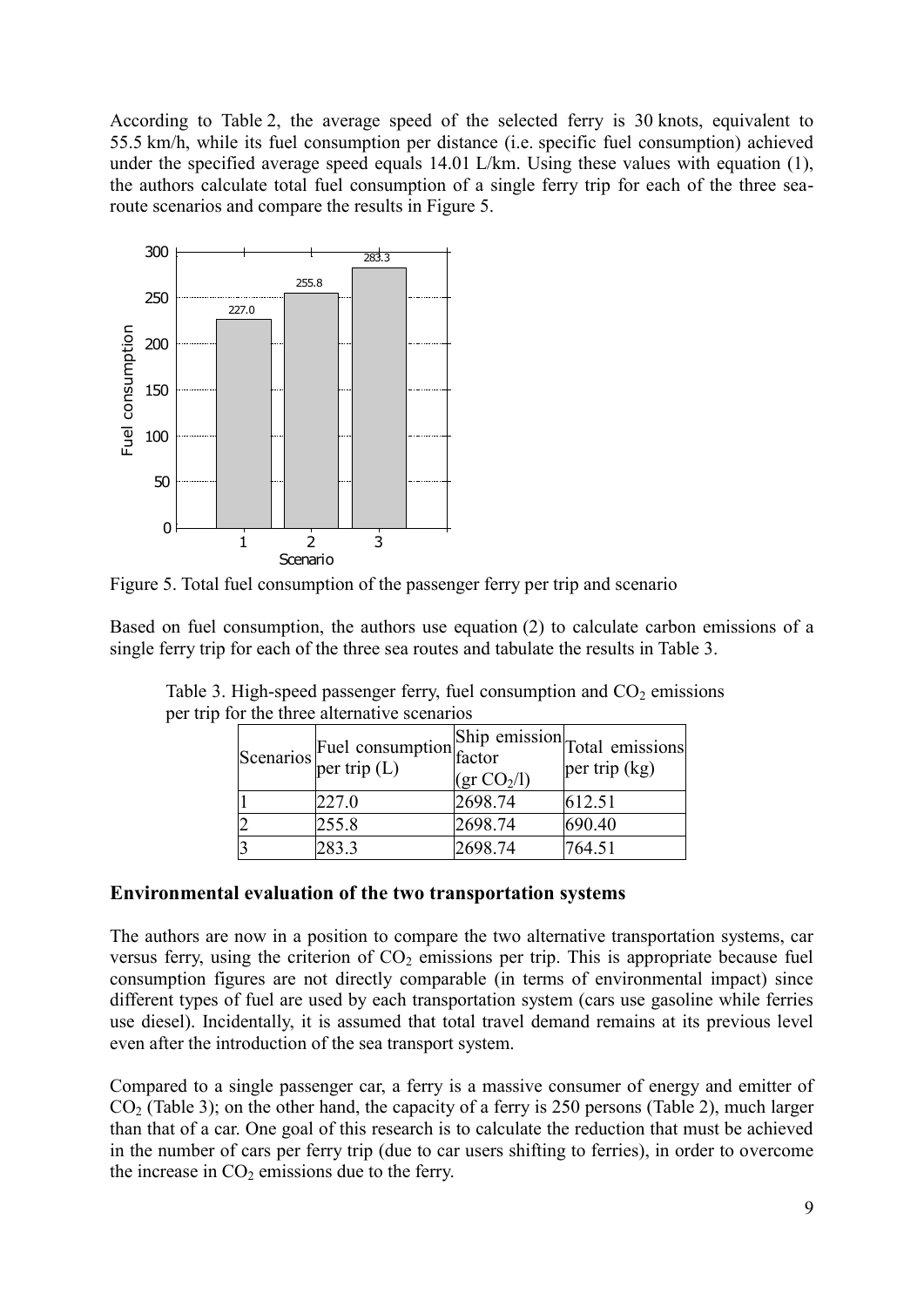To do this, the authors calculate the number of cars that correspond to different occupancy levels of the ferry. Occupancy values are grouped into 25 classes of 10 persons each (up to the maximum occupancy of 250) and the number of cars that may be substituted at each occupancy level is calculated. In order to do this though, one must have data on average vehicle occupancy. In a recent study, the mean vehicle occupancy for the area of Athens was found to be around 1.4 persons per vehicle, excluding trips for vacation purposes (Ntanos, 2004). Utilizing this value, the authors calculate the number of cars that may be substituted at each occupancy level for a single ferry trip and then estimate the total  $CO<sub>2</sub>$  emissions into the atmosphere in order to arrive at an optimum ship occupancy level. For instance, the total number of cars that correspond to a ship occupancy of 250 persons is 179 (at a vehicle occupancy of 1.4). The number of cars that correspond to each occupancy level of the ship are similarly calculated.

Because the road trip distance between Piraeus-Glyfada is fixed at 15.5 km, fuel consumption and  $CO<sub>2</sub>$  emissions by cars remain constant. On the other hand, since sea distance increases with the number of mid-stops, total ship fuel consumption and  $CO<sub>2</sub>$  emissions increase from one scenario to another. Total  $CO<sub>2</sub>$  emissions at each occupancy level of the ferries for both road and ship transport are calculated thus, assuming that users that board ferries do not use cars anymore. It is also assumed that a ferry emits a fixed amount of  $CO<sub>2</sub>$  regardless of the number of passengers on board.

Figure 6 graphs total  $CO<sub>2</sub>$  emissions, released into the atmosphere when the two alternate transportation systems (passenger cars and ferry) are used simultaneously.



Figure 6. Emissions that are added or avoided at different ship occupancy levels and number of mid-stops as car trips are replaced by ferry tripe (negative values indicate mean reduction in the  $CO<sub>2</sub>$  released to the atmosphere).

It may be noted for example, that when a ferry makes the trip with two mid stops but zero occupancy (i.e. no passengers board the ferry), an additional 765 kg of  $CO<sub>2</sub>$  are emitted; on the other hand, if the same trip is made at full ship occupancy, around 52 kg of  $CO<sub>2</sub>$  emissions are in fact avoided, in other words forgoing the use of 179 cars (that would transport 250 persons) leads to a smaller volume of  $CO<sub>2</sub>$  emissions.

It is easily understood that high occupancy levels of the ferries must be achieved in order to realize a negative  $CO<sub>2</sub>$  contribution to the atmosphere, i.e. a large number of passengers must decide to switch from passenger cars to ferry. One may also observes that the increase in the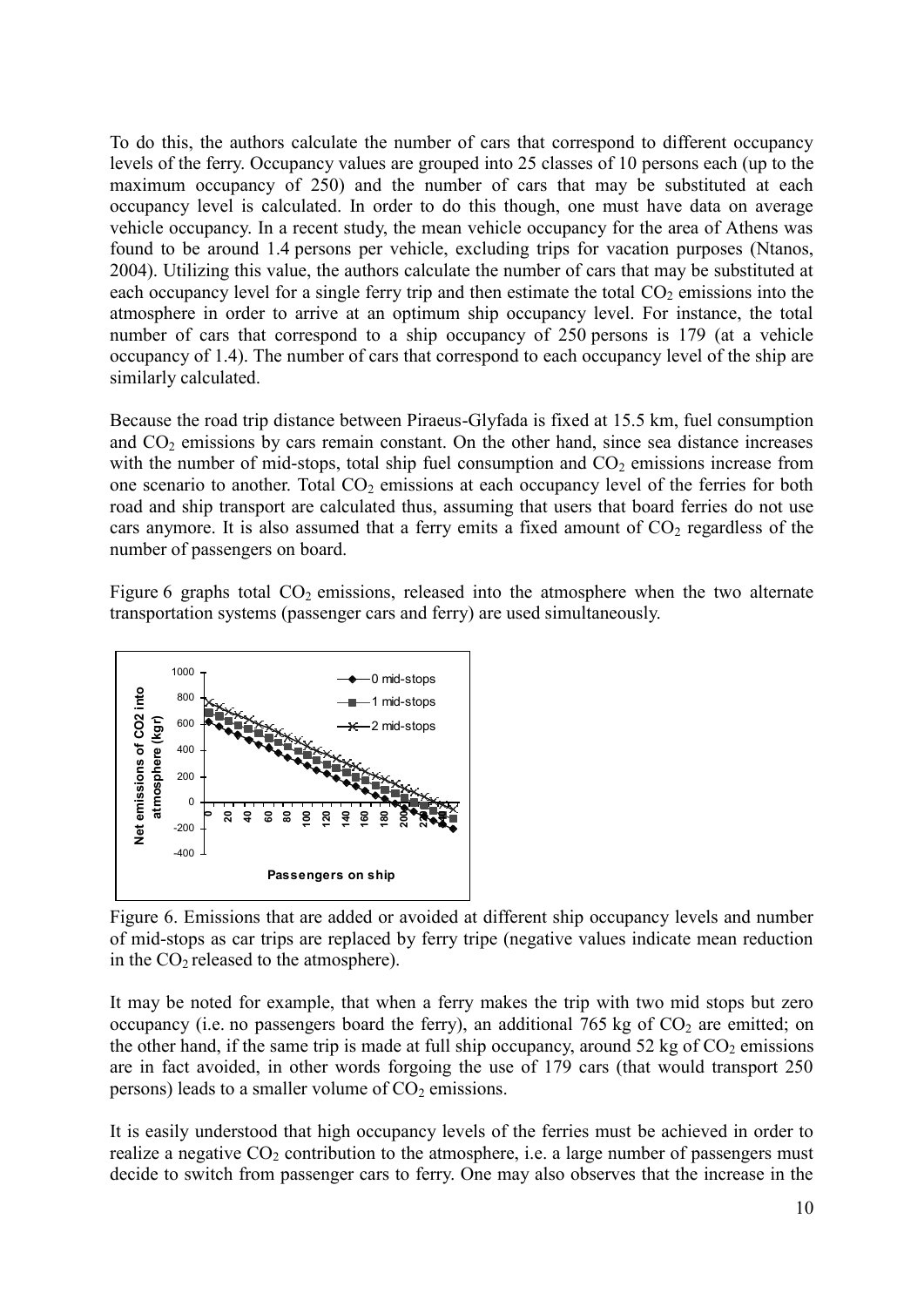number of intermediate stops makes sea transport consume more energy because of the increase in overall distance. The authors note that the target ship occupancy is set at quite a high value for the scenario of 2 mid stops (i.e. at least 234 to realize a benefit in  $CO<sub>2</sub>$ ) emissions); on the other hand, the zero mid-stop scenario requires a minimum occupancy of 188 persons (75% occupancy), in order to start realizing a benefit in total  $CO<sub>2</sub>$  emitted to the atmosphere.

Clearly, the challenge is to make ferries a more attractive medium by offering a ticket price low enough for passengers to decide to switch to ferries. Given that fuel cost for the road trip is more that 1.5 euros if a car is used (assuming a consumption of 1.906 L per trip), the ferry ticket price must be (significantly) less than that for people to switch. Naturally, a ferry of capacity 250 that consumes diesel is much cheaper to operate than 178 cars using gasoline that would be required to transport the same number of people. Ferries are also faster because of their higher average speed especially when there are zero or one mid stop(s). The average speed of the selected ferry is 30 knots (or 55.5 km/h) while the average speed of cars is 25 km/h (due to congested conditions). This means that a ferry can perform the trip between Piraeus and Glyfada in 18.7 minutes, while a car requires 37 minutes. Thus, for a 12-hour test period, a high-speed ferry can perform 38.5 trips while the car only 19.4.

## **CONCLUSIONS AND RECOMMENDATIONS**

In this work, the authors calculated fuel consumption and  $CO<sub>2</sub>$  emissions for transportation by (a) passenger cars and (b) high speed ferries for the Piraeus-Glyfada route. It was found that with fewer mid stops and high occupancy rates, ferries achieve a net reduction in  $CO<sub>2</sub>$ emissions.

The importance of this analysis may be put into the proper perspective if one considers that the burden sharing agreement for 6 GHG emissions from EU member countries that was finalized in June 1998 at the Environment Council, set the upper limit for Greece at  $+25\%$ compared to 1990 emission levels. Such emission saving measures may prove to be important in helping Greece control  $CO<sub>2</sub>$  emissions successfully and meet its target.

#### **REFERENCES**

- Beggs, A. (2002). *Energy Management, Supply and Conservation*, Butterworth-Heinemann, Oxford.
- Bluewater Network (2003). *Air Pollution from Passenger Ferries in New York Harbor*, San Francisco, http://www.bluewaternetwork.org/reports/rep\_ss\_nyreport.pd[f \(Sep. 2007\)](http://www.bluewaternetwork.org/).
- Cooper, D.A. (2001). "Exhaust Emissions from High Speed Passenger Ferries", *Atmospheric Environment*, 35, 4189–4200.
- Ellis, J. and K. Treanton, (1998). "Recent Trends in Energy-Related CO<sub>2</sub> Emissions", *Energy Policy*, 26(3), 159-166.
- Environment Canada, (2003). *Gas and Diesel Emission Factors*, Oil, Gas and Energy Branch, (http://www.ec.gc.ca/envhome.html).
- Eurostat (2002). "Transport and Environment: Statistics for the Transport and Environment Reporting Mechanism (TERM) for the European Union" Data 1980–2000, Unpublished electronic update, January.
- Eurostat (2006). *Energy, Transport and Environmental Indicators (Data 1990-2004)*, Eurostat Pocketbooks.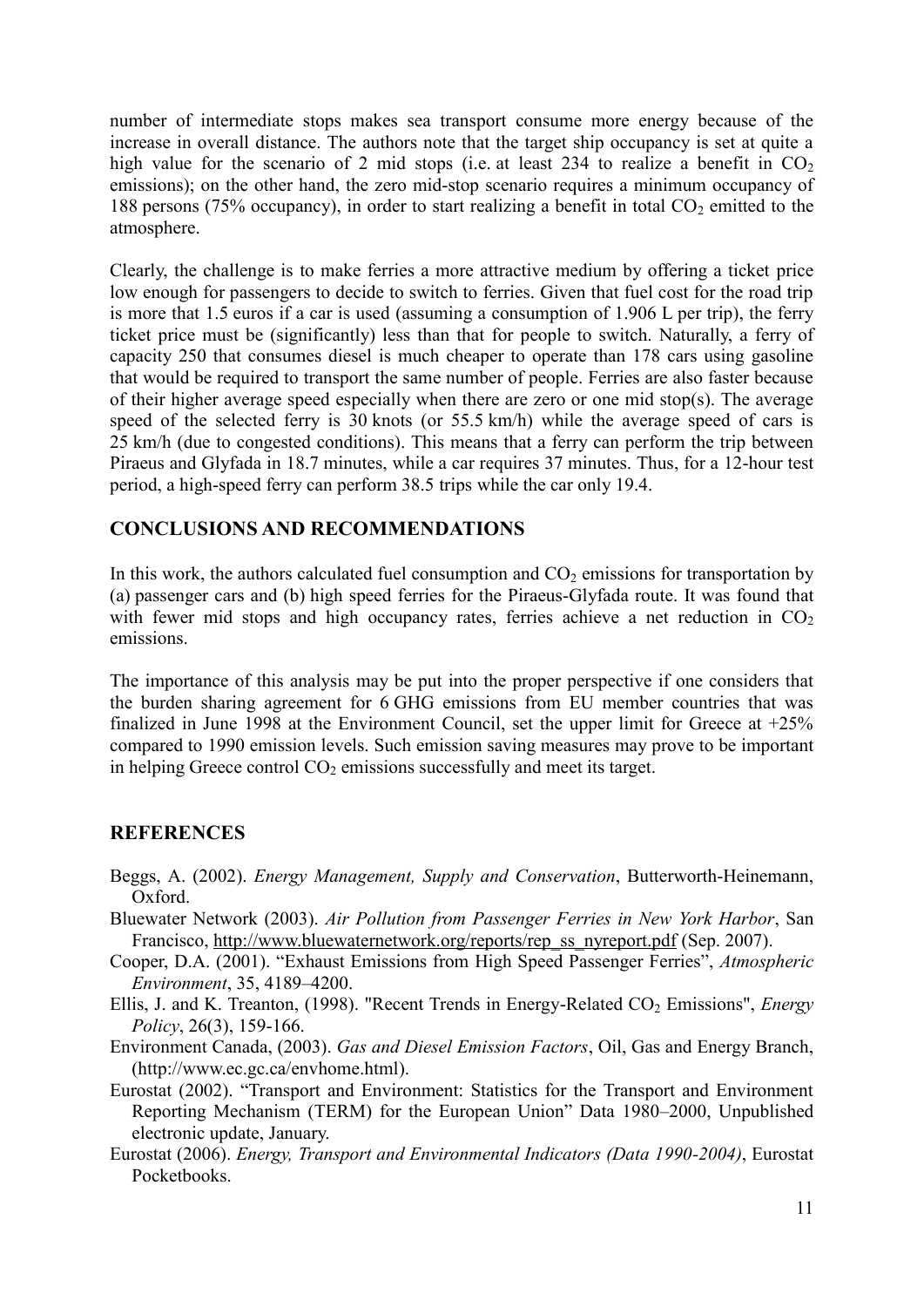Eurostat (2007). *Panorama of Transport*, Edition 2007, Eurostat Statistical Books.

European Environment Agency (2001): *Energy Consumption*, Version 20-08-2001, 1-8.

- Eurostat, (2003). *Panorama of Transport: Statistical Overview of Transport in the European Union: Data 1970-2000*, Office for Official Publications of the European Communities, Luxembourg.
- Golias, J.C. 2002. "Analysis of Traffic Corridor Impacts from the Introduction of the New Athens Metro System", *Journal of Transport Geography*, 10, 91–97.
- Kageson, P. (2001). *The Impact of CO2 Emissions Trading on the European Transport Sector*, Vinnova Report VR2001:17, Stockholm.
- Kamarianakis Y. and Prastacos P. (2005). "Space–time Modeling of Traffic Flow", *Computers and Geosciences*, 31, 119–133.
- Kassomenos P, Karakitsios S. and C. Papaloukas, (2006). "Estimation of Daily Traffic emissions in a South-European urban agglomeration during a workday. Evaluation of several 'what if' scenarios", Science of the Total Environment 370, 480–490.
- Kesgin, U. and N. Vardar (2001). A Study on Exhaust Gas Emissions from Ships in Turkish Straits, *Atmospheric Environment*, 35, pp.1863-1870.
- Kourtidis K.A., Ziomas, I.C., B. Rappenglueck, A. Proyou and D. Balis (1999). "Evaporative Traffic Hydrocarbon Emissions, Traffic CO and Speciated HC traffic Emissions from the City of Athens", *Atmospheric Environment*, 33, 3831-3842.
- Lalas, D.P., D. Koutentaki, E. Georgopoulou, J. Sarafidis and S. Mirasgentis (2002): *Climate Change Emissions Inventory: National Inventory for Greenhouse and Other Gases for the Years 1990-2000*, prepared by the National Observatory of Athens on behalf of the Ministry for the Environment, Physical Planning and Public Works, May 31st.
- Mantis, J., A. Chaloulakou and C. Samara, (2005), PM10-bound polycyclic aromatic hydrocarbons (PAHs) in the Greater Area of Athens, Greece, *Chemosphere* 59 (2005), 593-604.
- Mourelatou, A. and I. Smith (2002): *Energy and the Environment in the European Union*, Environmental Issue Report No. 31, European Environment Agency, Copenhagen, 27-33.
- MS Autoroute Express, (2001). *Maps, Road Distances and Sea Distances of the Coastal Highway Between Piraeus and Vouliagmeni, Located in Athens-Greece*, Microsoft Corporation, CD-ROM edition.
- MTU Friedrichshafen (2007) *Diesel engines for vessels with unrestricted continuous operation*, http://www.mtu-online.com/en/produ/proddies/proddiesnorm (Sep. 2007).
- Ntanos, S. (2004). *Comparative Review of Aggregate Car Ownership Models for Estimating Fuel Consumption and CO2 Emissions of Road Passenger Transport: The Case of Greece*, M.Sc. Thesis, Department of Industrial Management and Technology, University of Piraeus.
- Ortmeyer, T.H. and P. Pillay (2001): "Trends in Transportation Sector Technology Energy Use and Greenhouse Gas Emissions", *Proceedings of the IEEE*, Vol.89, No.12, pp.1837-1846, December 2001.
- Paravantis, J.A. and D. Georgakellos (2007). "Trends in Energy Consumption and Carbon Dioxide Emissions of Passenger Cars and Buses", *Technological Forecasting and Social Change*, 74, 682-707.
- Sambracos, E. (2000): "Exploring Operational Problems of the Goods Supply Chain in the Greek Islands: Towards a Reengineering of the System", *16th SOLE International Logistics Congress*, Versailles 4-6, October 2000.
- Sambracos, E. (2001). "Investment Evaluation of a Suburban Coastal Transport System", *10th International Conference of IFORS* (International Federation of Operations Research Societies), 1-3 April 2001, Athens, Greece.
- Stathopoulos, A., Karlaftis, G.M. (2003). "A Multivariate Statespace Approach for Urban